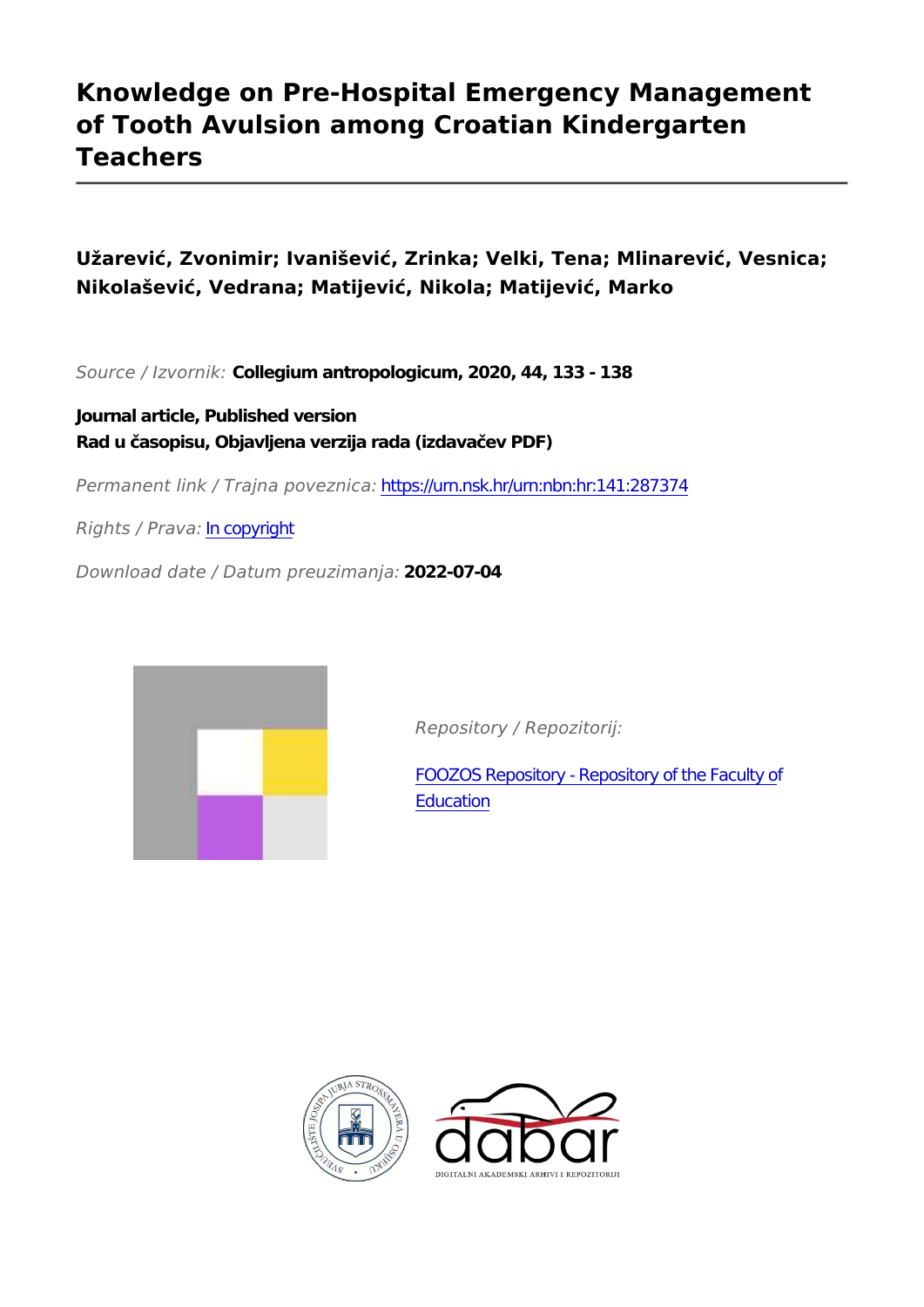# **Knowledge on Pre-Hospital Emergency Management of Tooth Avulsion among Croatian Kindergarten Teachers**

## **Zvonimir Užarević1, Zrinka Ivanišević2, Tena Velki1, Vesnica Mlinarević1, Vedrana Nikolašević1, Nikola Matijević2, Marko Matijević<sup>2</sup>**

1Faculty of Education, University of Osijek, Osijek, Croatia 2Faculty of Dental Medicine and Health, University of Osijek, Osijek, Croatia

# **ABSTRACT**

*The aim of this study was to evaluate knowledge on pre-hospital emergency management of tooth avulsion among Croatian kindergarten teachers. A cross-sectional study was conducted among 33 educators in kindergarten (average 43.9±9.7 years). The questionnaire contained 10 close-ended questions with two or eleven possible answers. Statistical significance was determined using chi-square test. Majority of participants had no experience with tooth injury among children in kindergarten. Questions about the familiarity with the terms of a knocked-out tooth and tooth replantation and whether the knocked-out tooth should be replanted were confirmatively answered by 90.9%, 57.6% and 63.6% of participants, respectively. Only 9.1% of participants provided the correct answer that replantation should be done within 30 minutes. 78.8% of participants would choose correct medium for cleaning if avulsed tooth got dirty. Tooth would be transported in appropriate medium by 48.5% of participants. Correct answers on both the transport medium and the cleaning of knocked-out tooth were provided by 45.5% participants. 57.6% participants would seek help for replantation by visiting the nearest dentist. None of the participants had ever received any kind of information on management of a knocked-out tooth. The kindergarten teachers have a lack of knowledge for immediate response to tooth avulsion. Every kindergarten teacher should be well informed what should be done if some type of dental injury happens. The official communication between dental professionals and kindergarten teachers should be improved at local and regional level.*

*Keywords: tooth avulsion, dental trauma, kindergarten teachers*

## **Introduction**

The youngest population is at high risk of different injuries of primary and permanent dentition. Regarding age, it is found that children aged less than five and children aged six to ten have dental injuries in 24.9% and in 23.6% cases among patients of all ages, respectively<sup>1</sup>. The avulsion among dental injuries of primary teeth occurs more often than among dental injuries of permanent teeth $2-3$ . Following instructions of the International Association of Dental Traumatology (IADT), the avulsed primary tooth should not be replanted, while permanent should4.

Appropriate immediate emergency response is very important for successful outcome of permanent tooth replantation. Low levels of awareness of proper response to tooth avulsion among different non-professional participants are frequently reported $5-11$ . It is found that the kindergarten was the place of tooth avulsion in 3% cases for children aged one to three years and in 6.5% cases for children aged four to six years<sup>3</sup>.

Every employee that holds one of childcare professional positions, including the kindergarten teacher that guard over children with primary teeth, should be well informed to distinguish primary and permanent tooth after the tooth avulsion and to know the appropriate response to either the primary or the permanent tooth avulsion.

The aim of the study was to determine the knowledge of Croatian kindergarten teachers about the emergency management response to the permanent tooth avulsion.

#### **Participants and Methods**

## *Participants*

A cross-sectional study was conducted among Croatian teachers employed in kindergartens. Participants (N=33)

Received for publication June 15, 2020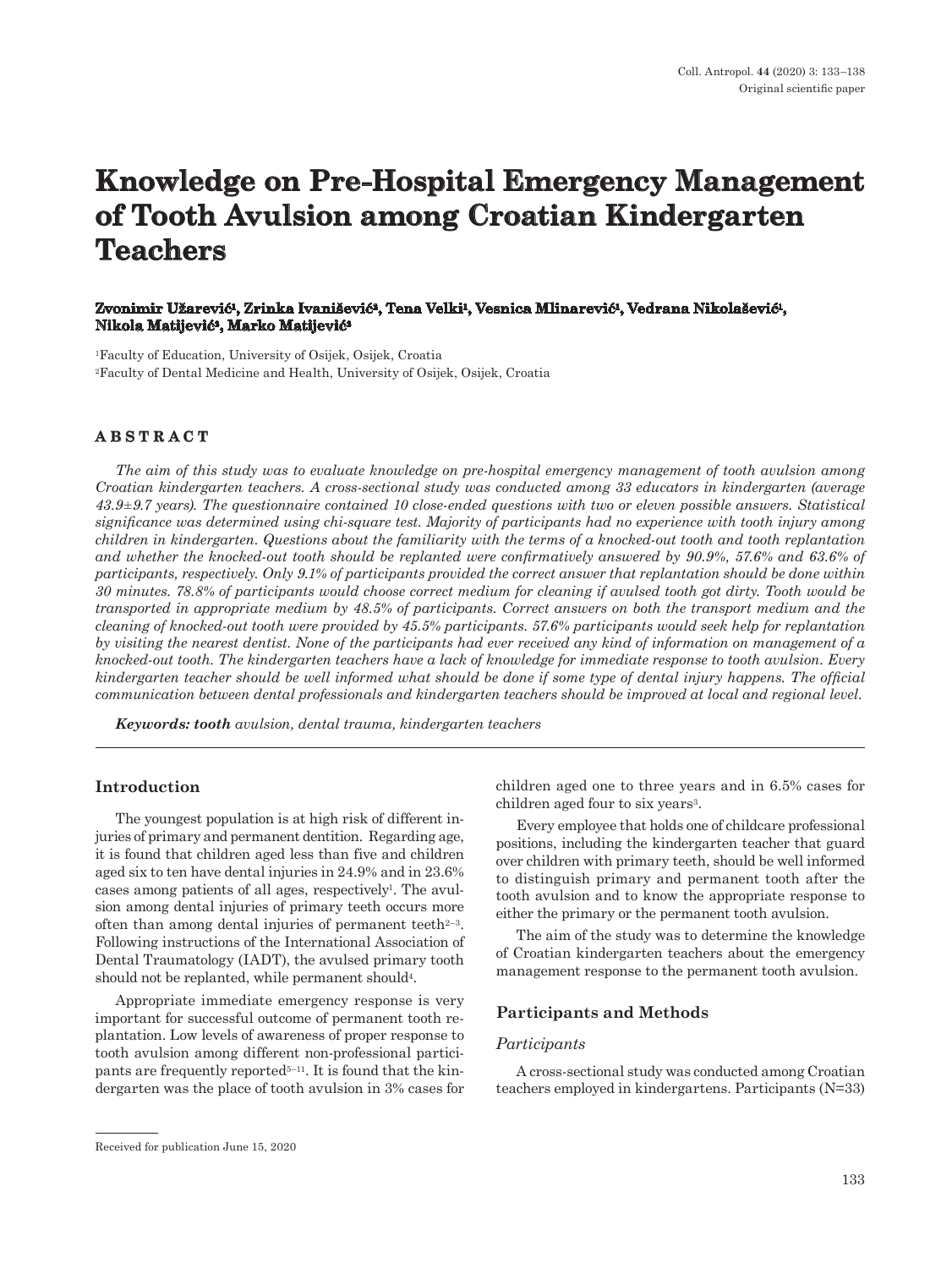were females with average age of 43.9±9.7 (range from 25 to 58) and 19.4±9.9 years of working experience (range from 2 to 36). Participants were asked to fill out a selfadministered questionnaire. The objectives of the study were explained and the information of the study purpose was provided at the beginning of the questionnaire. Every participant could withdraw from the study at any time. The voluntary nature of the study was emphasized and confidentiality was assured.

#### *Questionnaire procedures*

The questionnaire was adopted $9-11$  and with minor changes translated into the respondents' native language, Croatian. Participants answered ten close-ended questions with 2 to 11 possible answers. The yes/no questions assessed the general experience of participants about dental injuries. The knowledge based part of the questionnaire included four questions with multiple correct answers. Every participant chose only one correct answer.

## *Data collection and statistical analysis*

The answers were counted and a percentage for each question was calculated. Chi-square test was used to determine whether there is a statistically significant difference between the expected and the observed frequencies of incorrect and correct responses for each of knowledge based questions. Answers "I do not know" were not included. Statistical analysis was performed using the Statistical Package for the Social Sciences software (version 17, SPSS Inc., Chicago, IL, USA). The level of significance was set to  $P<0.05$ .

#### **Results**

The response rate was 100% since all participants submitted the questionnaire. A total of 69.7% participants were over 40 years old with more than 15 years of working experience. Prior in life participants did not receive any kind of information regarding the management of a

|                | Questions                                                                           | N(%)      |              | Questions                                       | N(%)             |
|----------------|-------------------------------------------------------------------------------------|-----------|--------------|-------------------------------------------------|------------------|
| Q1             | Do you have experience with tooth injury<br>among children in kindergarten?         |           | $\mathbf b$  | Wash with tap water *                           | 6(18.2)          |
|                |                                                                                     |           | $\mathbf{c}$ | Wash with milk *                                | 5(15.1)          |
| a              | Yes                                                                                 | 9(27.3)   | d            | Wash with saline *                              | 15(45.4)         |
| b              | No                                                                                  | 24 (72.7) | e            | Do not wash                                     | 4(12.1)          |
| Q2             | Do you know what knocked-out tooth is?                                              |           | f            | I do not know                                   | 3(9.2)           |
| a              | Yes                                                                                 | 30 (90.9) | Q8           | First place to seek for replantation treatment? |                  |
| $\mathbf b$    | No                                                                                  | 3(9.1)    | a            | Emergency hospital                              | 10(30.3)         |
| Q3             | Do you know what tooth replantation is?                                             |           | b            | General hospital *                              | 0(0)             |
| a              | Yes                                                                                 | 19(57.6)  | $\mathbf c$  | Dentist nearby *                                | 19 (57.6)        |
| $\mathbf b$    | No                                                                                  | 14(42.4)  | d            | Medical doctor                                  | 0(0)             |
| Q <sub>4</sub> | If the tooth is knocked-out and falls on the                                        |           | e            | Medical College                                 | 0(0)             |
|                | ground, do you know what should be done?                                            |           | f            | Dental College                                  | 3(9.1)           |
| a              | Yes                                                                                 | 19(57.6)  | g            | Others                                          | 1(3.0)           |
| $\mathbf b$    | N <sub>0</sub>                                                                      | 14(42.4)  | Q9           | Transport media?                                |                  |
| Q5             | Should the knocked-out tooth be placed back<br>into the socket?                     |           | a            | Tissue paper                                    | 7(21.2)          |
|                | Yes                                                                                 |           | b            | Toilet paper                                    | 0(0)             |
| a              |                                                                                     | 21 (63.6) | $\mathbf{c}$ | Cotton rolls                                    | 2(6.1)           |
| $\mathbf b$    | No                                                                                  | 12(36.4)  | d            | Pocket                                          | 0(0)             |
| Q6             | How immediately the tooth replantation<br>should be performed after the tooth comes |           | e<br>f       | Poly bags<br>Tap water                          | 2(6.1)<br>2(6.1) |
|                | out of the socket?                                                                  |           | g            | Saline water*                                   | 11(33.3)         |
| a              | 5 minutes *                                                                         | 0(0)      | h            | Milk *                                          | 5(15.1)          |
| b              | 30 minutes *                                                                        | 3(9.1)    | i            | Saliva *                                        | 0(0)             |
| $\mathbf{c}$   | 1 hour                                                                              | 5(15.1)   | j            | Others                                          | 0(0)             |
| d              | 6 hour                                                                              | 3(9.1)    | $\mathbf k$  | I do not know                                   | 4(12.1)          |
| e              | 24 hour                                                                             | 6(18.2)   |              | Have you ever received any kind of              |                  |
| f              | 72 hour                                                                             | 0(0)      |              | Q10 information on management of knocked-       |                  |
| g              | I do not know                                                                       | 16(48.5)  |              | out tooth?                                      |                  |
|                | If the tooth falls on the ground and gets                                           |           | a            | Yes                                             | 0(0)             |
| Q7             | dirty, what should you do?                                                          |           | b            | No                                              | 33 (100)         |
| a              | Brush crown and root                                                                | 0(0)      |              | $*$ compatible $*$                              |                  |

| <b>TABLE 1</b>                                                |  |
|---------------------------------------------------------------|--|
| KINDERGARTEN TEACHER'S RESPONSES TO THE APPLIED QUESTIONNAIRE |  |

\* correct answer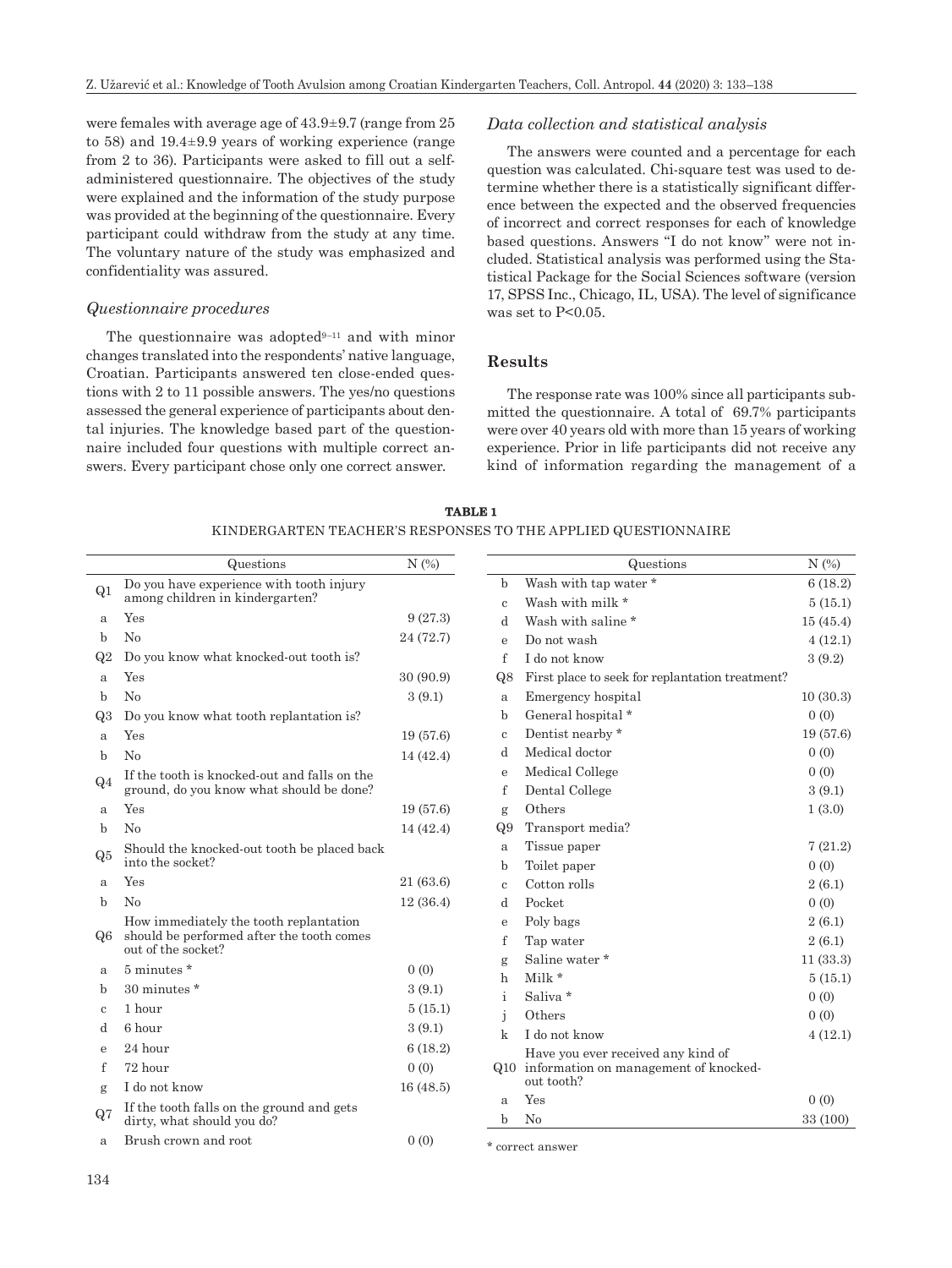knocked-out tooth (Table 1). The majority of participants had no experience with tooth injury among kindergarten children. Questions about the familiarity with the terms of a knocked-out tooth and tooth replantation and whether the knocked-out tooth should be replanted were confirmatively answered by 90.9%, 57.6% and 63.6% of participants, respectively. 57.6% of participants confirmed they knew what should be done if avulsed tooth fell on the ground (Table 1).

78.8% of participants would choose a correct medium for cleaning if avulsed tooth got dirty. The majority of 57.6% participants would seek help for replantation treatment by visiting the nearest dentist. The tooth would be transported in an appropriate medium by 48.5% of participants. A statistically significant difference between expected and observed frequencies of incorrect and correct answers was found for three knowledge based questions, while no statistical significance was found for time of replantation (Table 2).

The correct answers about both the cleaning and the transport medium were provided by 45.5% of participants (Table 3). Most participants (48.5%) did not know within what time replantation should be performed. Only 9.1% of

## **TABLE 2** DISTRIBUTION OF INCORRECT AND CORRECT RESPONSE FREQUENCY ON KNOWLEDGE BASED QUESTIONS

| Questions | <i>Incorrect</i><br>response | Correct<br>response | P-value   | I do not<br>know |
|-----------|------------------------------|---------------------|-----------|------------------|
| Q6        | 14                           | З                   | 0.1696    | 16               |
| Q7        |                              | 26                  | $0.0029*$ | 3                |
| Q8        | 14                           | 19                  | $0.0001*$ |                  |
| Q9        | 13                           | 16                  | $0.0031*$ |                  |

\* significant difference (Chi-square, P < 0.05)

participants provided the correct answer that replantation should be done within 30 minutes after the tooth avulsion occurred. Correct responses to all knowledge based questions were provided by two participants (6.1%) while only one participant (3.0%) admitted she did not know the answer and chose the answer "I do not know" when it was offered.

## **Discussion**

Kindergarten teachers in Croatia provide pre-school education to children until they enter school at the age of six, or less often at the age of seven. Their knowledge on distinguishing deciduous from permanent teeth is very important if an accident of tooth avulsion happens. Current study showed that neither of participants received any kind of information on the management of a knocked-out tooth, indicating that they were not educated to distinguish the difference between a primary and a permanent tooth nor what should be done in case of an emergent dental event of primary tooth avulsion. This finding emphasizes the need for better official communication between dentists and kindergarten professionals. A study in Singapore indicates that nearly all participants of pre-school teachers were enthusiastic about public education implemented to improve their knowledge on dental trauma<sup>12</sup>.

About 27.3% of participants experienced tooth injuries among kindergarten children. The majority of participants confirmed to understand terms of a knocked-out tooth and a tooth replantation and were aware that the knocked-out tooth should be placed back into socket. This finding is similar to the results of another study in urban area among school teachers9. In previous research on dental injuries, tooth avulsions were present from 4% to 22% depending on the study13 and they were more often observed among deciduous dentition traumatic injuries $2-3$ . According to that finding, every kindergarten teacher

| <b>TABLE 3</b>                                                                      |
|-------------------------------------------------------------------------------------|
| RESPONSE FREQUENCY OF KINDERGARTEN TEACHERS REGARDING APPROPRIATE CLEANING (Q7) AND |
| TRANSPORT (Q9) MEDIUM FOR AVULSED TOOTH                                             |

| $Q9 \setminus Q7$ | Brush crown<br>and root | Wash with tap<br>water * | Wash with<br>milk* | Wash with<br>saline * | Do not wash    | I do not know |
|-------------------|-------------------------|--------------------------|--------------------|-----------------------|----------------|---------------|
| Tissue paper      |                         | 3                        |                    |                       | $\overline{2}$ | 2             |
| Toilet paper      |                         |                          |                    |                       |                |               |
| Cotton rolls      |                         |                          |                    | $\overline{2}$        |                |               |
| Pocket            |                         |                          |                    |                       |                |               |
| Poly bags         |                         |                          |                    | $\,2$                 |                |               |
| Tap water         |                         | $\mathbf{1}$             | $\mathbf{1}$       |                       |                |               |
| Saline water*     |                         |                          |                    | $10*$                 | 1              |               |
| Milk *            |                         | $1*$                     | $4*$               |                       |                |               |
| Saliva *          |                         |                          |                    |                       |                |               |
| Others            |                         |                          |                    |                       |                |               |
| I do not know     |                         | $\mathbf{1}$             |                    | $\mathbf{1}$          | 1              | 1             |

\* correct answer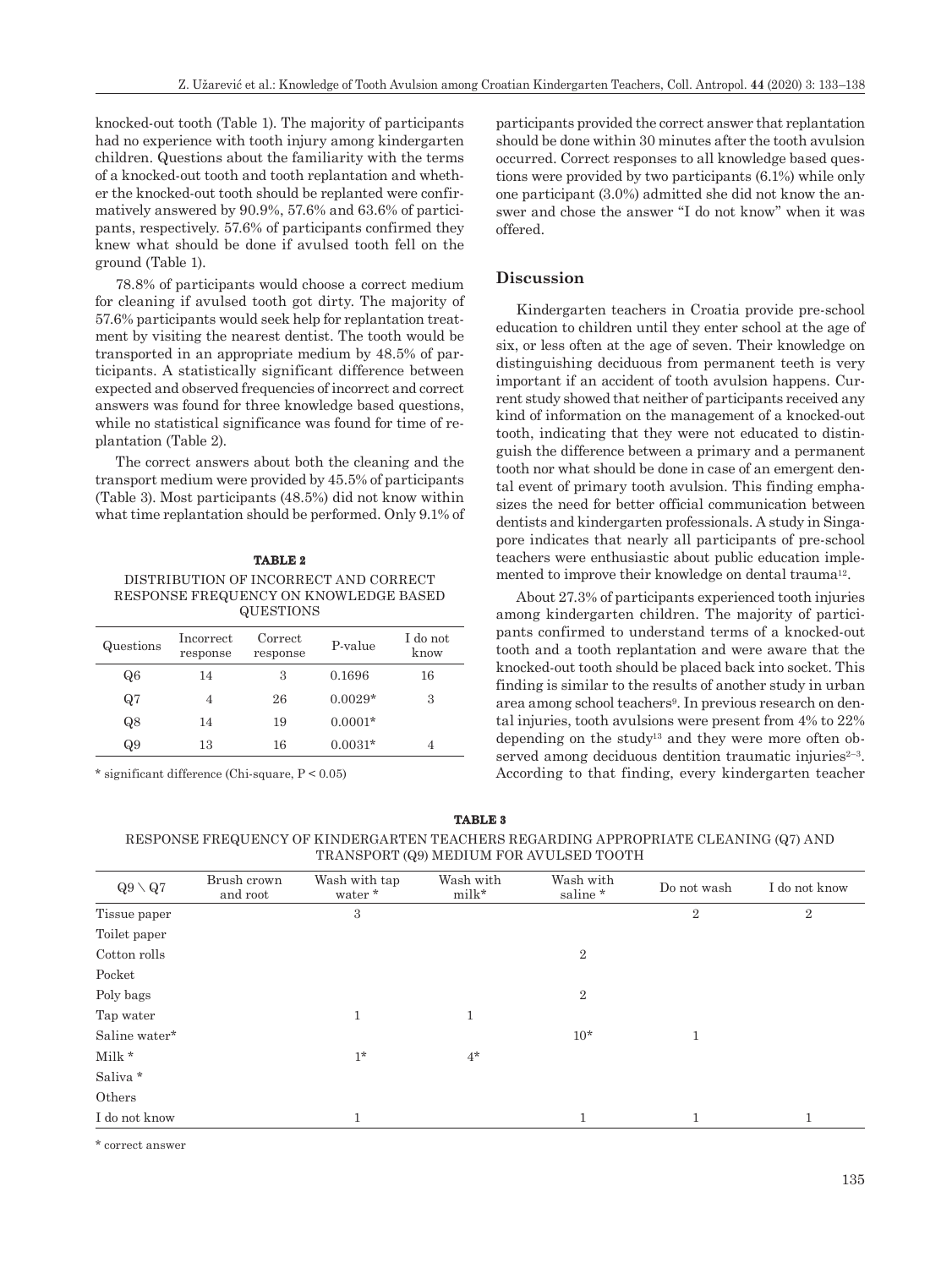should be aware that the avulsed primary tooth should not be replanted4. In the critical review of arguments regarding the topic of primary tooth replantation ten situations should be avoided and it is suggested that it should be performed only in ideal conditions by a dental professional. Due to the proximity of the developing permanent tooth bud to the socket of the primary incisor, special attention should be paid when manipulating instruments into the socket<sup>14</sup>. When parents choose the replantation of an avulsed primary tooth, they should save it in the container with medium for tooth transport according to the guidelines for transport of avulsed permanent tooth provided by the IADT14–15. Parents should also be aware that after the replantation frequent clinical and radiographic evaluations are very important to detect any sign of possible sequelae on the permanent successor at an early stage when the sequelae start to develop<sup>15</sup>.

The majority of participants would go to the nearest dentist to seek the replantation treatment. However, 42.4% of participants answered incorrectly similar to the study among school teachers<sup>11</sup>. This finding indicates the need to increase awareness that this emergency event should be treated either at the nearest dental surgery or at a general hospital with employed dentist.

Only 9.1% of participants were aware that replantation should be performed within 30 minutes since tooth avulsion. None of participants responded that the replantation should be performed within 5 minutes indicating that an immediate replantation performed by them or some other non-professional person at the site of accident was not under their consideration. According to literature data nonprofessionals are too scared to replant the tooth immediately at the site of accident. Most participants respond that lack of knowledge and training prevents them to choose this approach to the emergent event of the avulsed tooth. Some legal implications are also among the reasons that prevent immediate replantation at the site of accident by a non-professional person<sup>5-7</sup>. It has been found that participants are afraid to be sued for replanting the avulsed tooth incorrectly7. A clarification is required regarding issues of responsibility and acceptable levels of competence for professionals other than dentists, who may be expected to provide emergency care during the critical moments following traumatic dental injuries such as avulsion<sup>5</sup>. According to the guidelines of IADT, the avulsed permanent tooth should be replanted by encouraging the immediate replantation at the site of accident<sup>4</sup>, but non-professionals rather choose not to perform it. As kindergarten teachers could encounter either the primary or permanent tooth avulsion they should be encouraged to use the container with a medium for the transport of the avulsed tooth instead of replanting it by themselves.

Regarding the cleaning medium, 78.8% of participants chose one of the correct answers which is a better finding than those found by similar studies among different groups of non-professionals $9-11$ . If the tooth falls on the ground and gets dirty, it should be picked up by the crown and washed briefly, not longer than 10 seconds, by an appropriate medium4. It is a good finding that none of the participants chose to brush the crown and the root since additional mechanical damage to the root cells should be avoided. The best choice of the cleaning medium would be the same medium as the one to be used for transport.

Only 30.3% of participants would use saline water for both cleaning and transport of the avulsed tooth providing appropriate pre-hospital conditions for the successful replantation of the avulsed tooth. However, physiological saline in specialized transport containers, as well as culture media, are presently consider to be impractical as they are not generally available at the accident sites where injury is likely to occur<sup>16–17</sup>.

Appropriate physiological storage media available near the site of the accident are milk and patient saliva16. In the current study, 12.1% of participants would use milk as both cleaning and transport medium while none would use saliva as storage medium. As to the usage of milk as cleaning and transport medium it has been found that refrigerated milk is preferable to milk at room temperature16,18, as well as reduced fat milk instead of whole milk19–20 while long shelf-life milk can be recommended as a suitable transport medium for the avulsed teeth $21$ . It has also been found that milk is better transport medium than patient saliva since microorganisms from saliva may affect the survival of the periodontal ligament cells<sup>22–23</sup>.

The tap water was chosen by 18.2% of participants for cleaning and by 6.1% for transport medium. Transport of the avulsed tooth is not appropriate using a container with tap water since a decrease of vitality of the periodontal ligament cells and an increase of external root resorption are associated with the extended storage in water18. The IADT guidelines recommend brief wash under cold running water before encouraging the patient/guardian to replant the tooth back in place and bite on handkerchief to hold it in position<sup>4</sup>.

Some type of dry transport would be used by 33.3% of participants, which is similar to the response of school teachers from rural area9. In the current study, most of participants would use tissue paper while fewer would use either cotton rolls or poly bags. Any type of a dry transport is appropriate since the period of dryness is related to successful tooth replantation. It is very important that drying of the avulsed tooth do not pass over the critical limit of 15-minute period<sup>17</sup>. It has been found that a dry storage time of 5 minutes or less has limited potential for an early onset of resorption, but that a marked effect is seen after 15 minutes<sup>24</sup>. Also it was reported that additional 10 minutes of dryness would increase the probability of resorption by 29%25. This indicates that within 5 minutes the avulsed tooth should be either immediately replanted or stored in a wet medium for tooth transport.

The immediate response to the permanent tooth avulsion is very important since an appropriate response provided by a non-professional person will increase chances for a successful tooth replantation. As many as 57.6% of participants knew what should be done if the tooth was knocked-out and fell on the ground. That is a better result than those obtained by similar studies among non-profes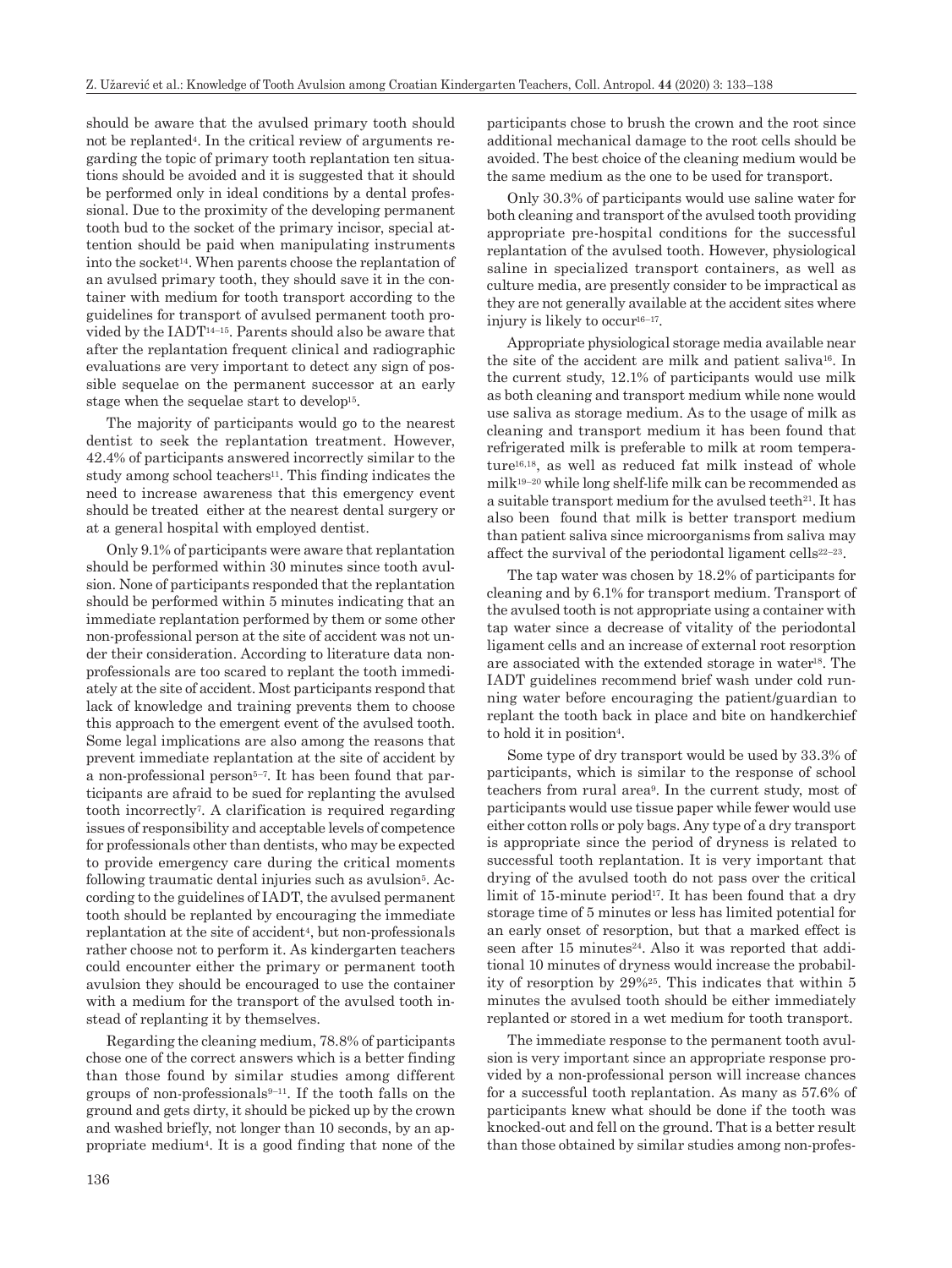sionals<sup>9-10</sup>. However, the current study showed a lack of knowledge of kindergarten teachers regarding pre-hospital response to an emergent event of the tooth avulsion, since only 6.1% of participants would choose its management which would include the usage of appropriate both a cleaning and a transport medium and would seek for help by the nearest dentist within 30 minutes. Only 3.0% of participants were aware that they did not know which response was correct and chose the corresponding answer when offered. This indicates that the majority of 90.9% participants were not aware that they would provide an inappropriate response to the avulsed tooth.

#### **Conclusions**

The fact that kindergarten teachers mostly educate children without permanent teeth does not justify their low level of knowledge regarding the pre-hospital emergency management of tooth avulsion. Since they work with children, parents should expect them to know how to react appropriately if they witness an accident with the tooth

## **REFERENCES**

1. ANDREASEN JO, Scand J Dent Res, 78 (1970) 329. DOI:10.1111/j.1600-0722.1970.tb02080.x. — 2. CHOI SC, PARK JH, PAE A, KIM JR, Dent Traumatol, 26 (2010) 70. DOI:10.1111/j.1600- 9657.2009.00840.x. — 3. MARKOVIC D, VUKOVIC A, VUKOVIC R, SOL-DATOVIC I, Vojnosanit Pregl, 71 (2014) 845. DOI: 10.2298/VSP130420042. — 4. ANDERSSON L, ANDREASEN JO, DAY P, HEITHERSAY G, TROPE M, DIANGELIS AJ, KENNY DJ, SIGURDSSON A, BOURGUI-GNON C, FLORES MT, Dent Traumatol, 28 (2012) 88. DOI:10.1111/j.1600-9657.2012.01125.x. — 5. ADDO ME, PAREKH S, MOLES DR, ROBERTS GJ, Br Dent J, 202 (2007) E27. DOI:10.1038/ bdj.2007.328. — 6. BLAKYTNY C, SURBUTS C, THOMAS A, HUNTER ML, Int J Paediatr Dent, 11 (2001) 327. DOI:10.1046/j.0960-7439.2001.00288.x. — 7. HAMILTON FA, HILL FJ, MACKIE IC, Endod Dent Traumatol, 13 (1997) 19. DOI:10.1111/j.1600-9657.1997.tb00004.x. — 8. IVANCIC JOKIC N, BAKARCIC D, GRZIC R, MAJSTOROVIC M, SOSTAREK M, Eur J Dent Educ, 21 (2017) e131. DOI:10.1111/eje.12235. — 9. KAUR M, GUPTA K, GOYAL R, CHAUDHARY N, Int J Sci Study, 1 (2014) 17. — 10. PANZA-RINI SR, PEDRINI D, BRANDINI DA, POI WR, SANTOS MF, CORREA JPT, SILVA FF, Dent Traumatol, 21 (2005) 324. DOI:10.1111/j. 1600- 9657.2005.00327.x. — 11. PRASANNA S, GIRIRAJU A, NARAYAN NL, Int J Clin Pediatr Dent, 4 (2011) 203. DOI:10.5005/jp-journals-10005-1110. — 12. SAE-LIM V, LIM LP, Dent Traumatol, 17 (2001) 71. DOI:10.1034/j.1600-9657.2001.017002071.x. — 13. BASTONE EB, FREER avulsion and/or to provide an advice for them prior to visiting the nearest dentist. Every kindergarten teacher should be well informed what should be done if some type of dental injury happens and how to distinguish primary from permanent teeth. Due to the possible damage of dental follicles of permanent teeth, primary teeth are not replanted.

The IADT guidelines of the pre-hospital emergency management of tooth avulsion should become an obligatory part of education for kindergarten teachers. The kindergarten educators should be encouraged to use a container with transport medium rather than to perform replantation of the permanent tooth after a traumatic avulsion. Every childcare worker should be well informed where is the nearest dentist during working hours as well as the address where to seek help after the working hours. Periodically, educational campaigns dedicated to this topic are recommended, leaflets should be shared among kindergarten teachers and their knowledge eavaluated. The official communication between dental professionals and kindergarten teachers should be improved at both local and regional level.

TJ, MCNAMARA JR, Aust Dent J, 45 (2000) 2. DOI:10.1111/j.1834-7819.2000. tb00234.x. — 14. HOLAN G, Dent Traumatol, 29 (2013) 178. DOI:10.1111/ edt.12038. — 15. MARTINS-JUNIOR PA, FRANCO FA, DE BARCELOS RV, MARQUES LS, RAMOS-JORGE ML, Int J Paediatr Dent, 24 (2014) 77. DOI:10.1111/ipd.12075. — 16. BARRETT EJ, KENNY DJ, Endod Dent Traumatol, 13 (1997) 153. DOI:10.1111/j.1600-9657.1997.tb00031.x. — 17. TROPE M, Dent Traumatol, 18 (2002) 1. DOI:10.1046/j. 1600- 4469.2001.00001.x. — 18. LEKIC P, KENNY D, MOE HK, BARRETTI E, MCCULLOCH CA, J Periodontal Res , 31 (1996) 294. DOI:10.1111/ j.1600- 0765.1996.tb00496.x. — 19. HARKACZ OM, CARNES DL, WALKER WA, J Endod, 23 (1997) 687. DOI:10.1016/S0099-2399(97)80402-5. — 20. SIGA-LAS E, REGAN JD, KRAMER PR, WITHERSPOON DE, OPPERMAN LA, Dent Traumatol, 20 (2004) 21. DOI:10.1111/j.1600-4469.2004.00219.x. — 21. MARINO TG, WEST LA, LIEWEHR FR, MAILHOT JM, BUXTON TB, RUNNER RR, MCPHERSON JC, J Endod, 26 (2000) 699. DOI:10.1097/00004770-200012000-00005. — 22. POI WR, SONODA CK, MARTINS CM, MELO ME, PELLIZZER EP, DE MENDONCA MR, PAN-ZARINI SR, Braz Dent J, 24 (2013) 437. DOI: 10.1590/0103-6440201302297. — 23. LINDSKOG S, BLOLOF L, Acta Odontol Scand, 40 (1982) 435. DOI:10.3109/ 00016358209025118. — 24. DONALDSON M, KINIRONS MJ, Dent Traumatol, 17 (2001) 205. DOI:10.1034/j.1600-9657.2001.170503.x. — 25. KINIRONS MJ, GREGG TA, WELBURY RR, COLE BO, Br Dent J, 189 (2000) 263. DOI:10.1038/sj.bdj.4800740.

## *M. Matijević*

*Faculty of Dental Medicine and Health, University of Osijek, Cara Hadrijana 10E, 31000 Osijek, Croatia e-mail: marko.matijevic@fdmz.hr*